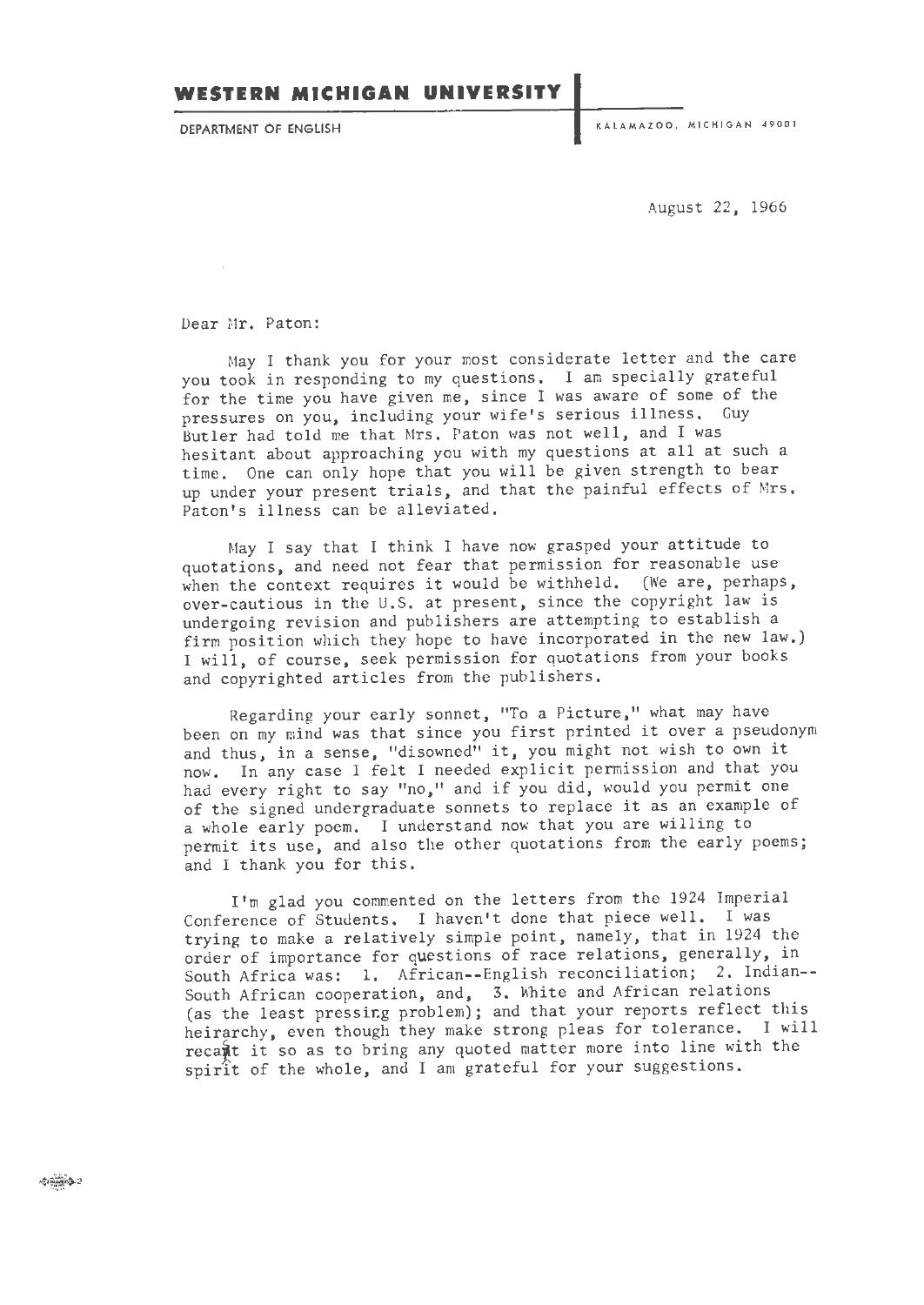Your enclosing "Deep Experience" pleased me, too; because, in fact, I already had "Deep Experience," and used it as a culminating point for the early biographical part of which the pages you saw formed the beginning. I draw attention to the similarities between the account of Mrs. Joneses funeral and that of Arthur Jarvis in Cry, the Beloved Country -- both representing "the highest and best kind of thing to strive for in a country like South Africa." I will attempt to define a "non-racial" attitude in this connection, and later with regard to the plays.

Your account of Mkhumbane is very useful. I know about the times in question and will put references to it in that setting. On Last Journey, also, I have the information I need, including the account, written by H, Fosbrooke in the Northern Rhodesia Journal, which substantially reproduces your "author's note" from the programme of the Waddington Players.

I was seeking information on these two plays so that, with Shonono, I might have a separate chapter "A Non-Racial Theater," rather than including the drama and short fiction under one head,

"Great Conference of Christians and Jews at Oxford" isn't my statement, but the title of an article that appeared in the Outspan (1946) attributed to you in a bibliography I consulted. The Outspan is not held anywhere in the U.S. -- the Library of Congress lists it, but in fact, has no copies, only a card -- so I couldn't check it. Your note, however, is much better suited to the chronology than the Outspan title. Did you do a piece for Outspan on the Conference?

Re. the references to Hofmeyr in the Chronology, I have your article from Contrast, "The Hofmeyr Biography," and can make reference to Mrs, Hofmeyr's attitude towards the book, One mistake in the Chronology escaped both of us; that is, 1962, a short story, "Way of Life," in Esquire. Someone, who should have known better, gave me this reference, and on checking it I find the story is by Don Jacobson.

You speak of enclosing a poem, "The Prison House" of unknown date, in your letter. You do, in fact, include a poem "Faith" dated Maritizburg 1931. If this is an error I would like to have "The Prison House," I will take a copy of "Faith" and return the typescript for your files, and also the typescript of "Deep Experience."